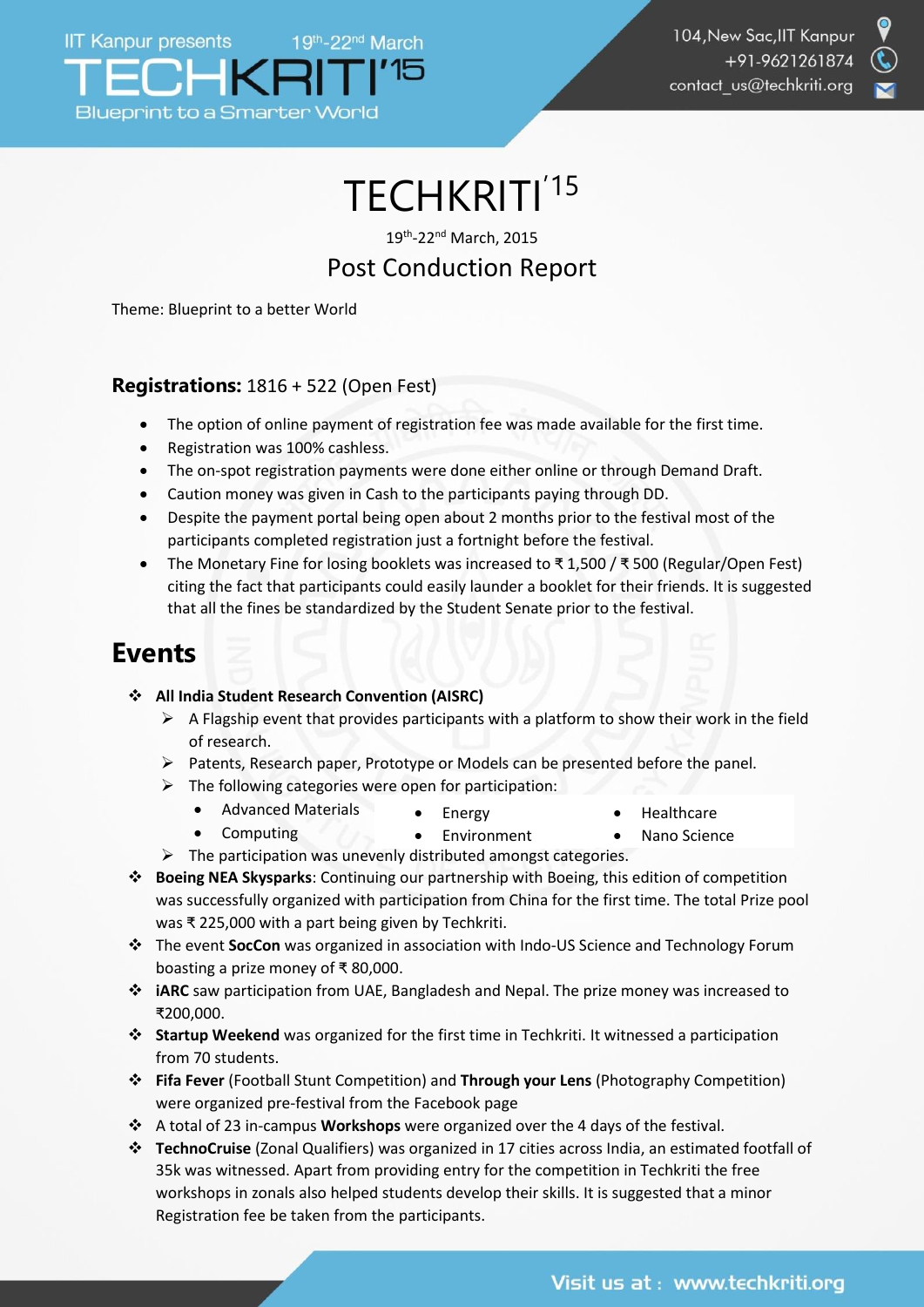- 
- The event **Ideas** was restructured and divided to 4 major categories: (i) Business Venure, (ii) Social Track, (iii) Elevator Pitch and (iv) Manmohan-Gill Bio Business Event. The new addition "Manmohan Gill Bio Business Event" is being organized in association with the BSBE Dept. and aims to promote Biotechnology based Startups.
- Online Events, Be the Tycoon, Finatics and Mark-Ops were added to the Buizkriti Roster.
- Fechkriti Open School Championship received tremendous response in its inaugural edition and should be continued with minor changes in time of organization and conduction.
- An event centred on APP Development was introduced in association with SIFPSA to assist in areas of ROI (routine immunization) and child development tracking (to track the growth of children in malnourished areas).

## **Public Relations**

The proposal to rename the post Head, Professional Affairs in Techkriti to Head, Public Relations was accepted on August 11, 2015.

#### **Talks**

Techkriti boasted of a very diverse line-up for Talks, with personalities from Theoretical Physicists to Bankers and Journalists. The speakers were a part of Techkriti's Leadership Summit which can be seen as a common platform for the men and women who shape our tomorrow. The idea was to bring achievers from all walks of life to inspire the attendees. The gathering for all the talks was phenomenal irrespective of the slot timing.

**Industrial Conclave** was aimed at providing insight into the industry. It involved both Talks as well as Workshops from veterans in the industry. GE, SAP Labs, Juniper Network, Microsoft, Canon and Samsung were invited to the Conclave.

E-Panel was successfully concluded with the presence of Amit Ranjan, Alok Soni and Divya Sornaraja.

Carl Hagen, Shekhar Gupta and Shraddha Sharma could not come due to unavoidable circumstances.

### **Exhibitions**

**Auto Expo** was organized was the first time in IIT Kanpur. Avanti and Tia developed by DC Design were showcased in the Expo. It was a great success and a centre of attraction through the 4 days of the festival.

**Space Expo** was organized for the first time in any IIT. ISRO exhibited models of Launch Vehicles, Satellites and Mangalyaan.

**International Education Fair** concluded successfully with presence from embassies representing Switzerland, Israel, US, France and Germany. This was preceded by talks and CV/SOP workshops by Campus France and Embassy of Switzerland.

In an attempt to make the **Tech Expo** diverse, exhibits ranging from Start-up Novums to Handheld weapons were displayed. A need to make the exhibitions more interactive was felt and should be addressed in the editions to come.